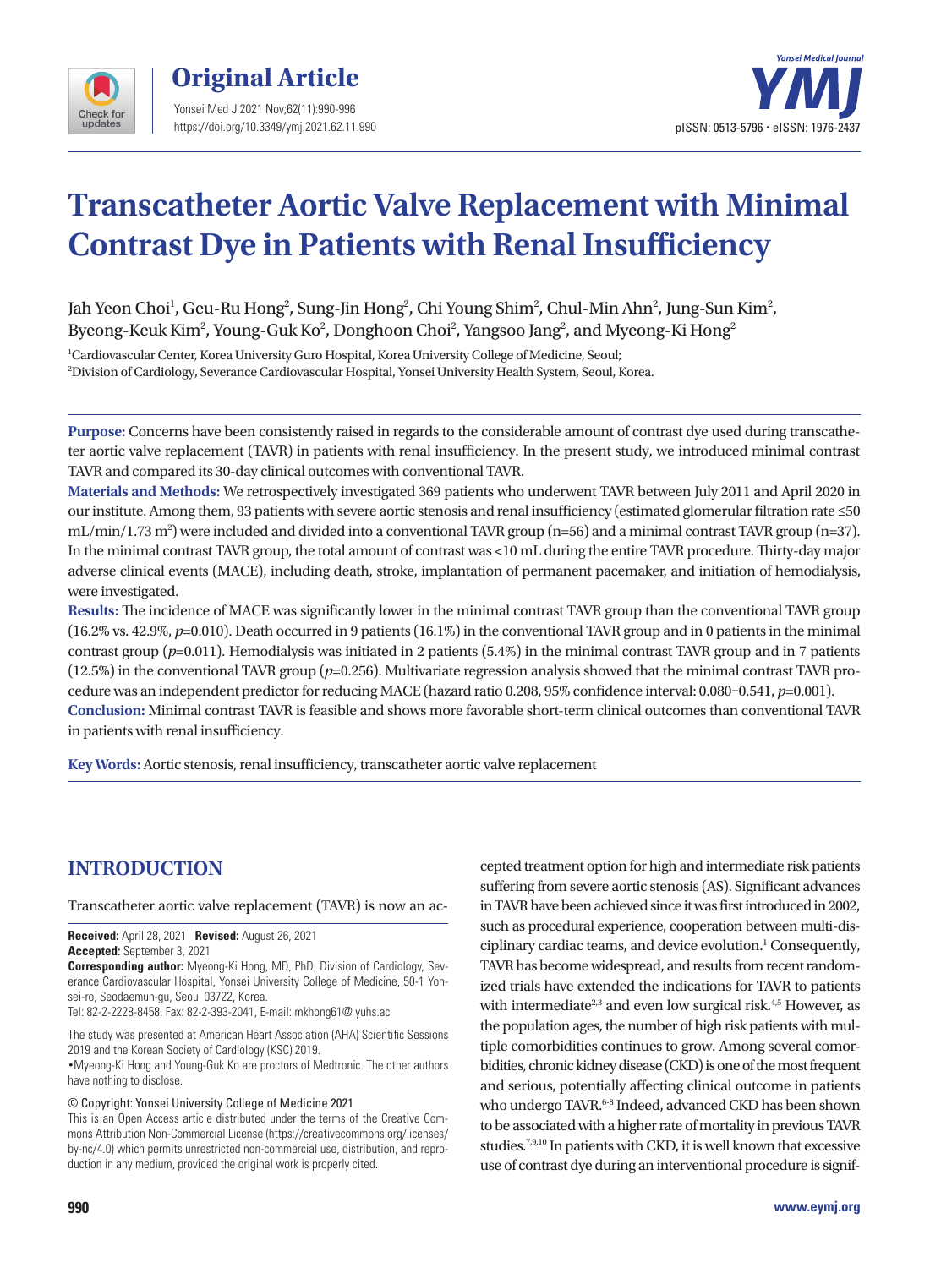icantly associated with aggravation of renal function:<sup>11</sup> considerable amounts of contrast are used in several steps before, during, and after TAVR and might be associated with poor clinical outcomes due to aggravation of renal function, despite successful TAVR procedures, in patients with CKD. Recently, "minimal contrast TAVR," in which the use of contrast is restricted under comprehensive evaluation by ultrasound, was introduced.<sup>12,13</sup> In the present study, the feasibility and safety of the minimal contrast TAVR procedure were investigated, and the clinical outcomes between conventional and minimal contrast TAVR were compared in patients with both severe AS and renal insufficiency.

### **MATERIALS AND METHODS**

#### **Study population**

From a database of 369 consecutive patients who underwent TAVR between July 2011 and April 2020, 113 patients with renal insufficiency defined by an estimated glomerular filtration rate (eGFR)  $\leq$ 50 mL/min/1.73 m<sup>2</sup> were identified. Among the 113 patients with renal insufficiency, 20 were under hemodialysis and were excluded from analysis. The remaining 93 patients with renal insufficiency were included in the present study and were divided into two groups: conventional TAVR group (n=56 patients) and minimal contrast TAVR group (n=37 patients). The minimal contrast TAVR group comprised patients who received a total amount of contrast ≤10 mL during the entire TAVR procedure. The self-expandable CoreValve/Evolut R/Evolut PRO valve (Medtronic, Minneapolis, MN, USA), balloon expandable Sapien 3 valve (Edwards Lifescience, Irvine, CA, USA), mechanically implanted Lotus valve (Boston Scientific SciMed Inc, Maple Grove, MN, USA) were used. The study protocol was approved by the Institutional Review Boards of Severance Hospital, Yonsei University Health System (IRB No.1-2009-0018, 1-2011- 0099), and all participants provided written informed consent.

#### **Pre-procedural evaluation for minimal contrast TAVR**

During the pre-evaluation period, various imaging modalities that use contrast, such as heart computed tomography (CT) and CT angiography of the brain, neck, aorta, and periphery, were replaced by ultrasound and non-contrast CT (Supplementary Fig. 1, only online). The only exceptions to contrast use were coronary angiography and percutaneous coronary intervention with minimal use of contrast dye.

Although measurement of the aortic annulus using transesophageal echocardiogram (TEE) provided good clinical results in a previous study, $14$  there has been consistent concern regarding its accuracy because of the complex crown-like structure of the aortic annulus. Recently, various specified three-dimensional (3D) and four-dimensional (4D) analysis systems of echocardiography have been introduced.15,16 Using an analysis system (eSie Value™ Advance Analysis Package, Siemens Healthcare, Mountain View, CA, USA), 4D TEE images were reconstructed from a two-dimensional TEE image, and crucial parameters, such as diameter, perimeter, or area of the aortic annulus and coronary height, were analyzed (Supplementary Fig. 1A and B, only online). Non-contrast cardiac CT allowed measurement of the aortic annulus and other parameters (Supplementary Fig. 1C, only online). Evaluation of the peripheral vascular structure and the course of aorta were possible with ultrasound for peripheral vessels and non-contrast CT for the aorta and lower extremities. In patients without neurologic deficits, brain and neck angiography were replaced with carotid ultrasound.

#### **Performing the TAVR procedure with minimal use of contrast dye**

During the procedure, the main steps of TAVR were performed exclusively with guidance from TEE. All patients underwent TAVR with a percutaneous transfemoral approach. Femoral artery and vein punctures were performed with support of peripheral ultrasound and without use of contrast. The key steps of TAVR are confirmation of placement of a pigtail catheter on the non-coronary cusp (Supplementary Fig. 2A, only online), pre-dilation with a balloon catheter (Supplementary Fig. 2B, only online), and implantation of a TAVR valve and its consequent hemodynamic state (such as interference of mitral valve or newly developed mitral regurgitation) and were continuously monitored by TEE (Supplementary Fig. 2C, only online). After the valve was deployed, an imaging specialist evaluated the degree of paravalvular leakage (PVL) and decided whether to perform post-balloon dilation or not (Supplementary Fig. 2D, only online). Therefore, the total amount of contrast used during the entire TAVR procedure could be ≤10 mL.

#### **Clinical events**

Major adverse clinical events (MACE) were defined as a composite of clinical events that included all-cause death, initiation of hemodialysis, implantation of permanent pacemaker, and stroke within 30 days after TAVR. The occurrence of any clinical event of interest was ascertained by review of hospital records. The additional event included the development of acute kidney injury (AKI), which was defined as an increase in serum creatinine at least 50% from baseline or an increase of 0.3 mg/dL.<sup>17,18</sup> The degree of PVL was evaluated by TEE immediately after the TAVR procedure, which was defined using the circumferential extent of PVL according to current guidelines.<sup>19</sup>

#### **Statistical analysis**

Continuous variables are presented as a mean±standard deviation, and categorical variables are expressed as a number and percentage. The patient groups were compared using Student's t-test for continuous variables and  $\chi^2$  statistics for categorical variables. Kaplan-Meier survival curves were employed to plot all clinical events according to the duration from first event.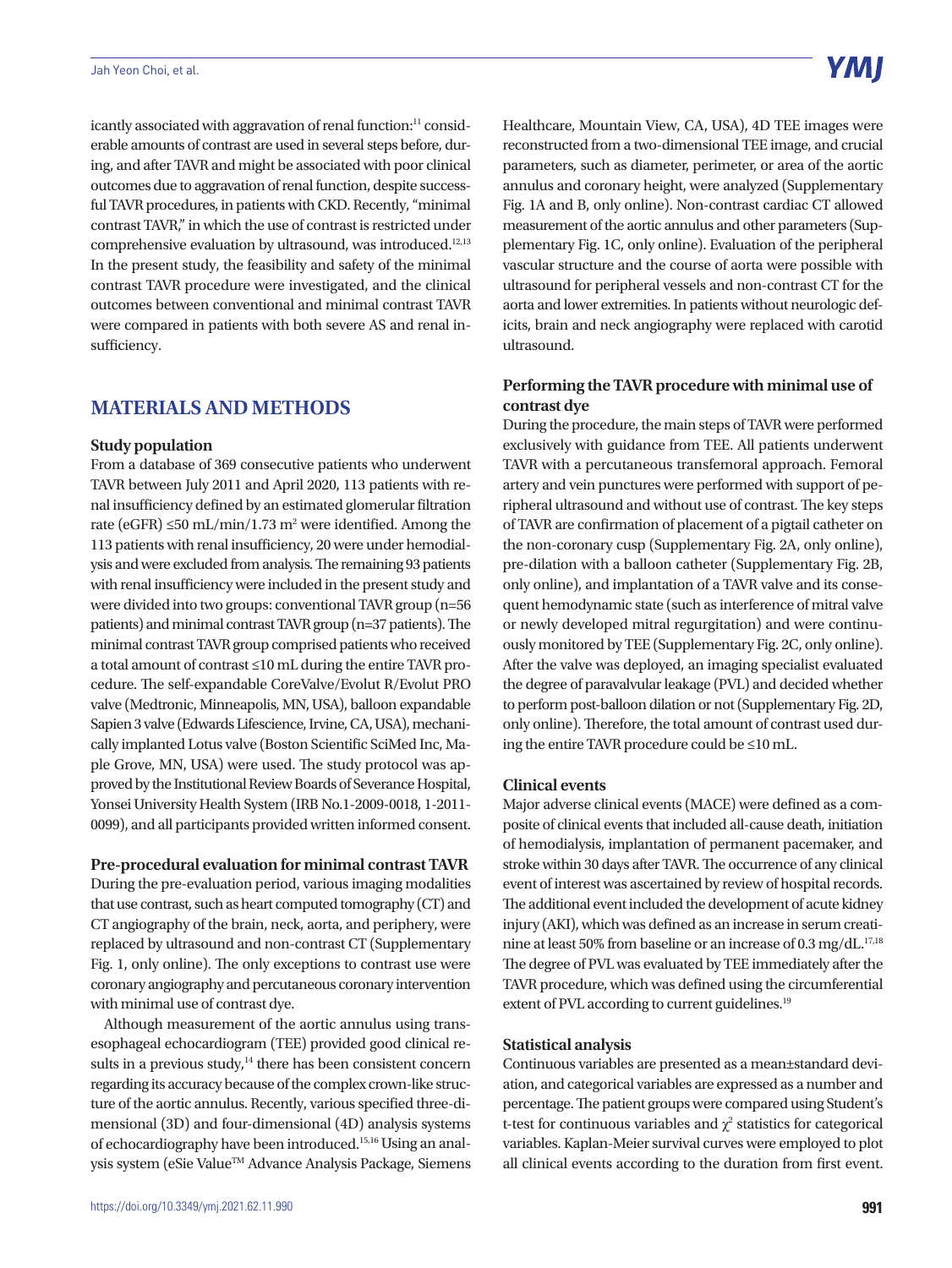The prognostic significance between minimal contrast TAVR and clinical outcome was investigated using univariate and multivariate Cox proportional hazards regression analysis. For multivariate analysis, variables with *p*<0.25 in univariate analysis were included in a stepwise manner (Model 1). As Society of Thoracic Surgeons (STS) score already includes age, sex, coronary artery disease, baseline Cr level, we separately performed multivariate analysis including minimal contrast TAVR and STS score (Model 2). All statistical analyses were performed using SPSS v. 22.0 (IBM Corp., Armonk, NY, USA). A value of *p*<0.05 was considered to indicate statistical significance.

## **RESULTS**

The baseline clinical characteristics, laboratory findings, and echocardiographic results of the two groups are shown in Table 1. There were no statistically significant differences in baseline clinical characteristics between the two groups, except baseline serum creatinine and eGFR. There was a tendency for higher STS risk scores in the conventional TAVR group (10.5% vs. 7.1% in the minimal contrast TAVR group, *p*=0.07). AKI occurred in 11 patients (19.6%) in the conventional TAVR group and in 6 patients (16.2%) in the minimal contrast TAVR group, and initiation of new hemodialysis was required in 7 patients (12.5%) and in 2 patients (5.4%), respectively (Fig. 1). The 30-day clinical outcomes are shown in Table 2 and Fig. 2. The rates of MACE

#### **Table 1.** Baseline Characteristics

|                                      | <b>Conventional TAVR (n=56)</b> | <b>Minimal contrast TAVR (n=37)</b> | $p$ value |
|--------------------------------------|---------------------------------|-------------------------------------|-----------|
| Age, yr                              | $82.6 + 5.7$                    | $82.0 + 4.5$                        | 0.544     |
| Male                                 | 18 (32.1)                       | 19 (51.4)                           | 0.064     |
| Height, cm                           | $155.2 + 8.9$                   | 153.7±9.6                           | 0.483     |
| Weight, kg                           | $56.3 \pm 10.8$                 | $57.9 \pm 10.9$                     | 0.529     |
| Hypertension                         | 48 (85.7)                       | 30(81.1)                            | 0.552     |
| Diabetes mellitus                    | 25 (44.6)                       | 21(56.8)                            | 0.253     |
| Dyslipidemia                         | 28 (51.9)                       | 16 (43.2)                           | 0.420     |
| Chronic obstructive lung disease     | 5(8.9)                          | 0(0.0)                              | 0.062     |
| Stroke                               | 5(8.9)                          | 6(16.2)                             | 0.287     |
| Atrial fibrillation                  | 10(17.9)                        | 10(27.0)                            | 0.292     |
| Coronary artery disease              | 33 (58.9)                       | 18 (48.6)                           | 0.330     |
| History of myocardial infarction     | 7(12.5)                         | 4(10.8)                             | 0.805     |
| Percutaneous coronary intervention   | 23 (41.1)                       | 11 (29.7)                           | 0.266     |
| Coronary artery bypass grafting      | 4(7.1)                          | 2(5.4)                              | >0.999    |
| Peripheral artery disease            | 10(17.9)                        | 4(10.8)                             | 0.352     |
| Serum creatinine (mg/dL)             | $1.63 \pm 0.59$                 | $1.96 \pm 0.58$                     | 0.012     |
| eGFR (mg/dL)                         | 38.5±9.2                        | $32.5 \pm 7.2$                      | 0.001     |
| STS score                            | $10.5 \pm 13.0$                 | $7.1 \pm 4.2$                       | 0.070     |
| Echocardiographic finding            |                                 |                                     |           |
| LVEF(%)                              | $56.5 \pm 18.8$                 | 58.1±13.5                           | 0.630     |
| Peak AV pressure gradient (mm Hg)    | 80.4±32.9                       | 83.5±21.8                           | 0.595     |
| Mean AV pressure gradient (mm Hg)    | 48.9±22.4                       | $50.3 \pm 14.8$                     | 0.742     |
| Aortic valve area (cm <sup>2</sup> ) | $0.70 + 0.20$                   | $0.73 \pm 0.21$                     | 0.469     |
| Procedural data                      |                                 |                                     |           |
| Self-expandable device               | 49 (87.6)                       | 33 (89.2)                           | 0.625     |
| CoreValve                            | 23(41.1)                        | 0(0.0)                              | < 0.001   |
| Evolut R                             | 24 (42.9)                       | 25(67.6)                            | 0.016     |
| Evolut PRO                           | 2(3.6)                          | 8(21.6)                             | 0.008     |
| Balloon-expandable device            | 5(8.9)<br>4(10.8)               |                                     | 0.764     |
| SAPIEN 3                             |                                 |                                     |           |
| Mechanically implanted device        | 2(3.6)                          | 0(0.0)                              | 0.245     |
| LOTUS                                |                                 |                                     |           |
| Contrast amount (mL)                 | 147.7±62.7                      | $2.6 + 4.4$                         | < 0.001   |

AV, aortic valve; eGFR, estimated glomerular filtration rate; LVEF, left ventricular ejection fraction; TAVR, transcatheter aortic valve replacement; STS, Society of Thoracic Surgeons.

Data are presented as mean±SD or n (%).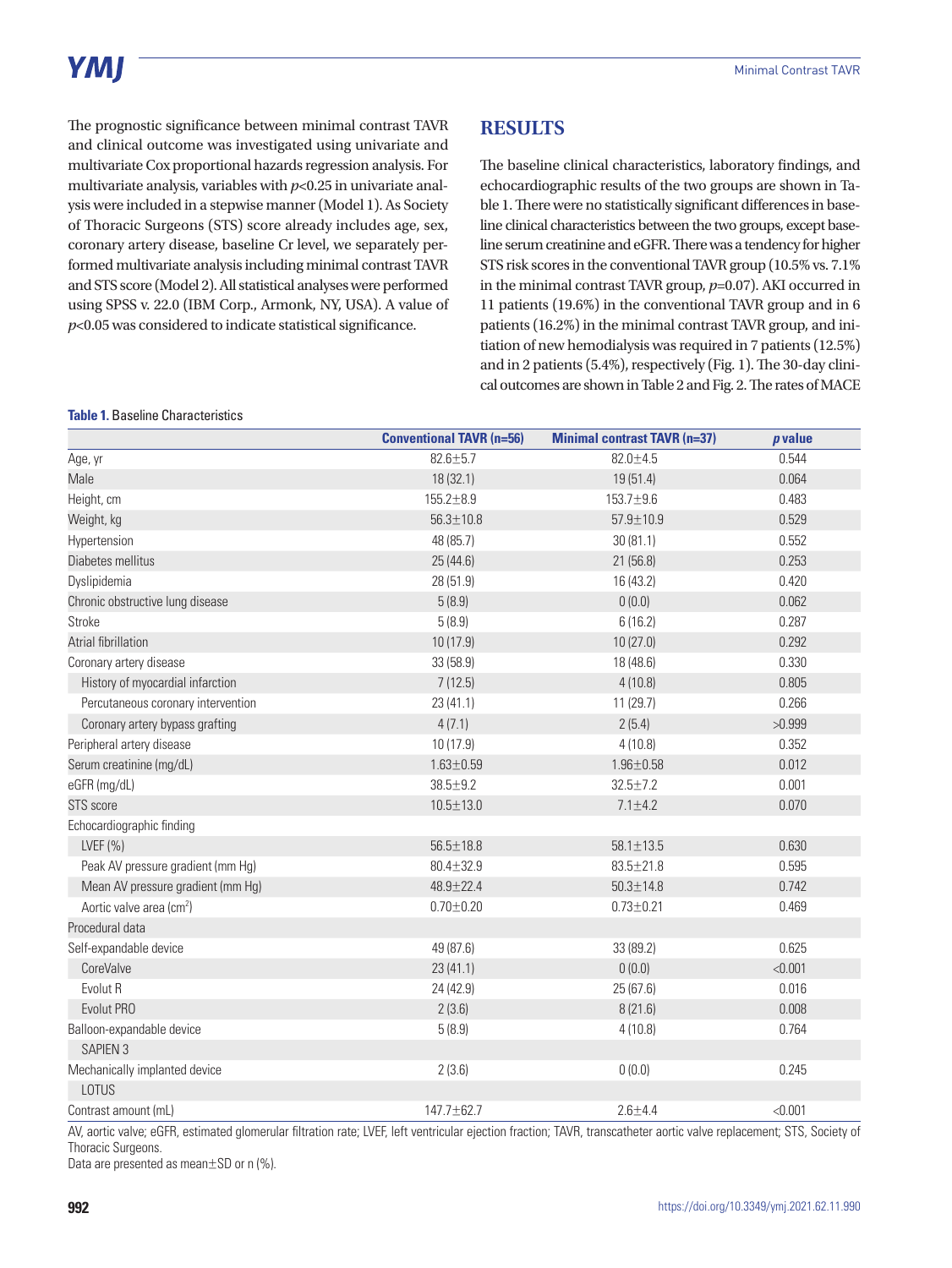were 42.9% in the conventional TAVR group and 16.2% in the minimal TAVR group  $(p=0.010)$ , and the rates of all-cause death were 16.1% and 0%, respectively (*p*=0.011). The detailed description of mortality cases in conventional TAVR group are demonstrated in Supplementary Table 1 (only online). Among 9 patients, six underwent hemodialysis after TAVR, and 3 patients suffered from bleeding events that might be related to mortality. In Cox regression analysis, the minimal contrast TAVR pro-



**Fig. 1.** Development of AKI and initiation of dialysis in conventional TAVR (A) and minimal contrast TAVR (B). AKI, acute kidney injury; TAVR, transcatheter aortic valve replacement.

#### **Table 2.** Clinical Outcomes at 30 Days

| <b>Clinical outcomes</b>                                                                                                   | <b>Conventional TAVR (n=56)</b> | <b>Minimal contrast TAVR <math>(n=37)</math></b> | <i>p</i> value by log-rank test |
|----------------------------------------------------------------------------------------------------------------------------|---------------------------------|--------------------------------------------------|---------------------------------|
| Major adverse clinical events (all-cause death, stroke,<br>implantation of permanent pacemaker, or initiation of dialysis) | 24 (42.9)                       | 6(16.2)                                          | 0.010                           |
| All-cause death                                                                                                            | 9(16.1)                         | 0(0.0)                                           | 0.011                           |
| Initiation of dialysis                                                                                                     | 7(12.5)                         | 2(5.4)                                           | 0.256                           |
| Implantation of a permanent pacemaker                                                                                      | 12(21.4)                        | 2(5.4)                                           | 0.037                           |
| Stroke                                                                                                                     | 2(3.6)                          | 2(5.4)                                           | 0.663                           |

TAVR, transcatheter aortic valve replacement. Data are presented as n (%).



**Fig. 2.** Cumulative incidence of (A) major adverse events, including all-cause death, permanent pacemaker implantation, initiation of dialysis, or stroke, and (B) all-cause death within 30 days. TAVR, transcatheter aortic valve replacement.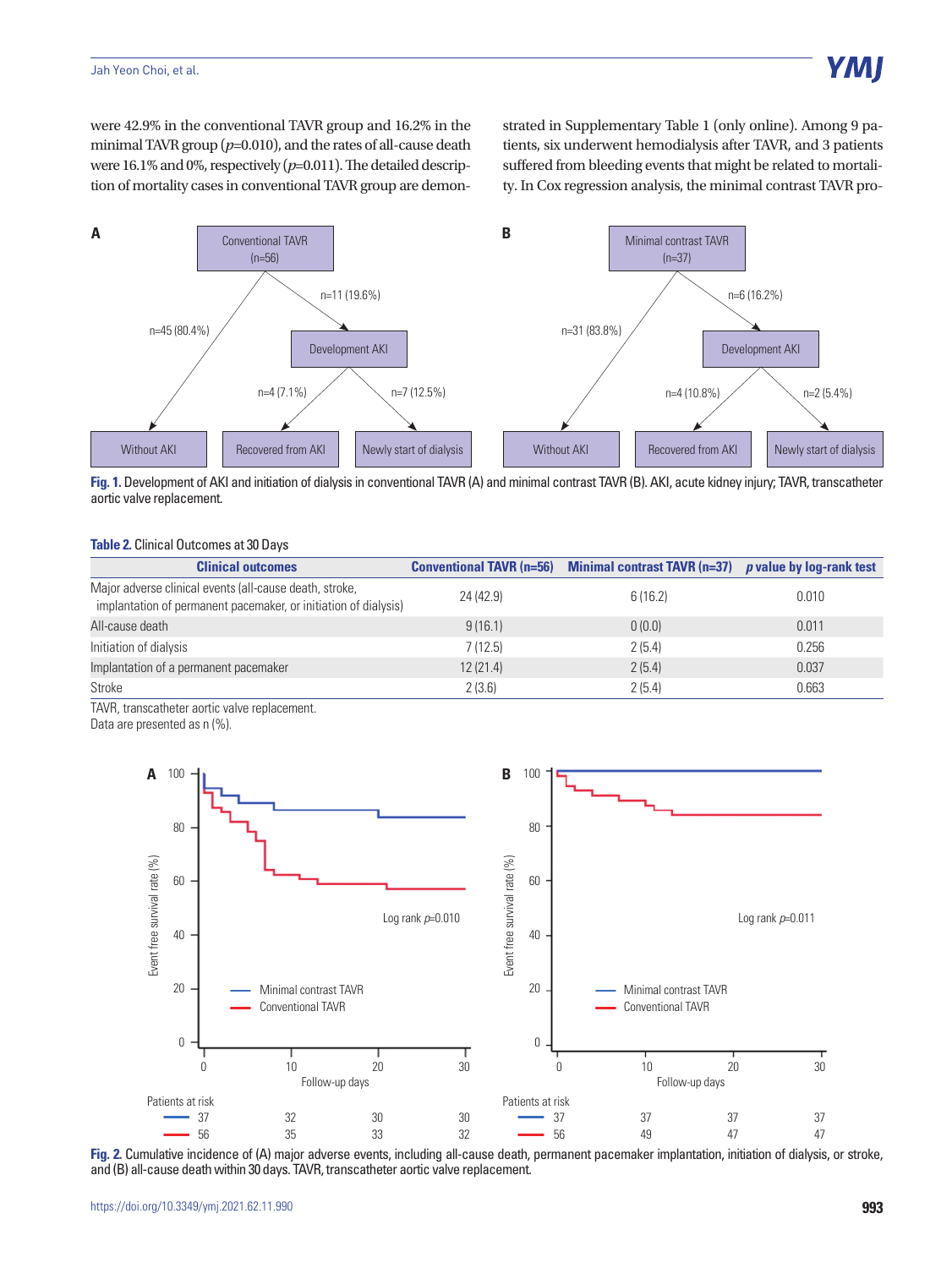#### **Table 3.** Predictors for Major Adverse Clinical Events

|                           | <b>Univariate</b>      |                | <b>Multivariate (Model 1)</b> |                | <b>Multivariate (Model 2)</b> |                |
|---------------------------|------------------------|----------------|-------------------------------|----------------|-------------------------------|----------------|
|                           | <b>HR (95% CI)</b>     | <i>p</i> value | <b>HR (95% CI)</b>            | <i>p</i> value | <b>HR (95% CI)</b>            | <i>p</i> value |
| Age                       | $0.982(0.912 - 1.057)$ | 0.630          |                               |                |                               |                |
| Female sex                | $0.570(0.278 - 1.166)$ | 0.124          | $0.495(0.230 - 1.065)$        | 0.072          |                               |                |
| Baseline serum Cr (mg/dL) | 1.486 (0.909-2.427)    | 0.114          | 1.718 (1.021-2.891)           | 0.042          |                               |                |
| Previous PCI or CABG      | 1.264 (0.617-2.590)    | 0.523          |                               |                |                               |                |
| STS score                 | 1.047 (1.021-1.075)    | < 0.001        |                               |                | 1.042 (1.015-1.069)           | 0.002          |
| Minimal contrast TAVR     | $0.330(0.135 - 0.808)$ | 0.015          | $0.208(0.080 - 0.541)$        | 0.001          | $0.372(0.150 - 0.922)$        | 0.033          |

CABG, coronary artery bypass grafting; CI, confidence interval; HR, hazard ratio; PCI, percutaneous coronary intervention; STS, Society of Thoracic Surgeons; TAVR, transcatheter aortic valve replacement.

Major adverse clinical events comprised composite events of all-cause death, stroke, implantation of permanent pacemaker, or initiation of dialysis.

#### **Table 4.** Incidence of Paravalvular Leakage

|                           | <b>Conventional TAVR Minimal contrast</b><br>$(n=53)$ | $TAVR(n=37)$ | <i>p</i> value |
|---------------------------|-------------------------------------------------------|--------------|----------------|
| No                        | 10 (18.9)                                             | 8(21.6)      | 0.748          |
| Mild                      | 29(54.7)                                              | 27(73.0)     | 0.079          |
| Moderate                  | 12(22.6)                                              | 2(5.4)       | 0.026          |
| Severe                    | 2(3.8)                                                | 0(0.0)       | 0.232          |
| $\geq$ Moderate to severe | 15 (26.8)                                             | 2(5.4)       | 0.009          |

TAVR, transcatheter aortic valve replacement.

Data are presented as n (%).

cedure was an independent predictor for reductions in MACE (hazard ratio 0.208, 95% confidence interval 0.080–0.541, *p*= 0.001) (Table 3).

When we additionally analyzed the data for patients who underwent TAVR in the late period of the study, after 2015, favorable clinical outcomes in MACE and all-cause death in minimal contrast TAVR group (n=37) were still demonstrated (Supplementary Table 2, only online). Moreover, minimal contrast TAVR was a significant prognostic factor for lower MACE after adjusting for STS scores or other variables, such as age, baseline Cr, and previous revascularization (Supplementary Table 3, only online).

When comparing the incidence of moderate-to-severe PVL between the two groups, the minimal contrast TAVR group showed a lower incidence of moderate-to-severe PVL than the conventional TAVR group (5.4% vs. 26.8%, *p*=0.009) (Table 4). However, when additionally analyzing the patients' data in the late period of the study, after 2015, there was no significant difference between the two groups (5.4% vs. 16.7% in moderate-to-severe PVL, *p*=0.122).

### **DISCUSSION**

The present study showed that, compared to conventional TAVR, minimal contrast TAVR might be associated with more beneficial clinical outcomes (reduction of MACE and all-cause death) in patients with both severe AS and renal insufficiency. Minimal contrast TAVR was an independent prognostic factor for favorable clinical outcome in those patients.

Although the indications for TAVR are expanding to patients with lower surgical risk and younger age, there is a growing population of patients with severe AS and multiple co-morbidities that not only poses high surgical risk but also high procedural risk. CKD is a common underlying disease in patients with severe AS. Even in randomized studies with a large study population with high surgical risk, the incidence of patients with CKD was approximately 10% to 13%.<sup>20,21</sup> However, real-world registry data revealed a substantial number of patients with CKD who underwent TAVR, ranging from  $37.9\%$  to  $73.0\%$ .<sup>6,7,9,10</sup> Previous studies have consistently reported that advanced CKD is associated with worse clinical outcomes, including higher incidences of short and long term mortality and bleeding events, after TAVR.4,7,10,22,23 Meanwhile, observational research on 30-day mortality after TAVR in advanced CKD patients has reported rates ranging from 8% to 26%.<sup>24-26</sup> The requirement for dialysis after TAVR, in particular, has been shown to be associated with poor clinical outcomes, eliciting a 30-day mortality rate of 35%, which is 6.44 times higher than that of patients without dialysis.7 All of these findings suggest that there is a need for studies on risk stratification, prevention strategies, and postoperative management of TAVR in patients with both severe AS and CKD. However, there are scarce data regarding these patients. Interestingly, one small study reported a benefit from pre- and postprocedural fluid therapy accompanied by furosemide-induced diuresis for prevention of contrast-induced nephropathy.9

Research has shown that requirement of dialysis and onset of AKI after TAVR depends on the amount of contrast agent used during the TAVR procedure.<sup>11</sup> Therefore, the key for prevention of deteriorating renal function and worsening clinical outcomes in patients with CKD may involve minimizing the use of contrast dye during both the TAVR procedure and pre-TAVR assessment (i.e., heart, aorta, and peripheral vessel CT). Although sufficient use of contrast dye might allow TAVR to be performed more successfully, it simultaneously poses a higher risk of deterioration of renal function. On the other hand, there might be a concern for a higher possibility of procedural failure or unexpected complication when no or minimal contrast is used during both the TAVR procedure and pre-TAVR assessment.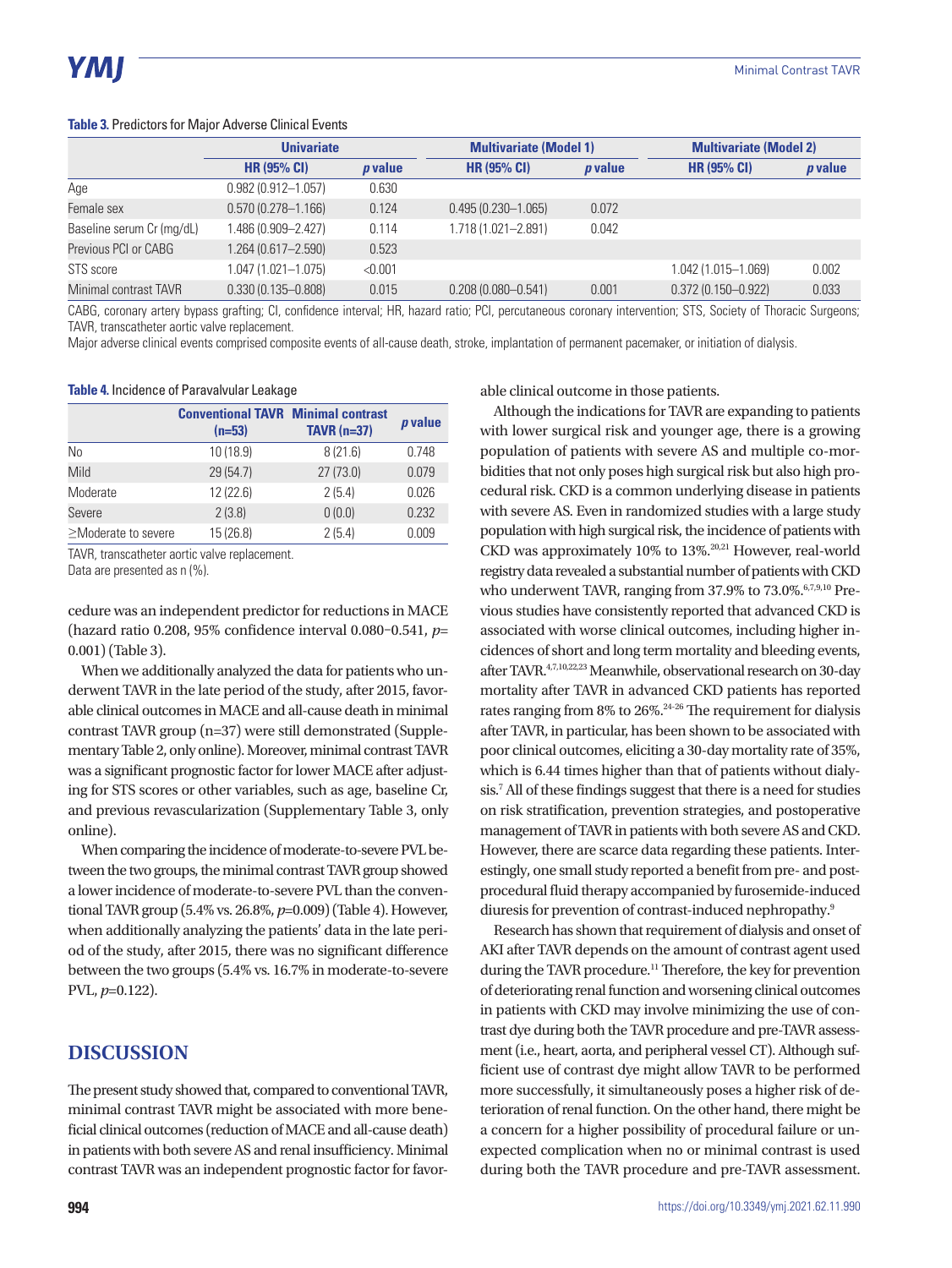However, accumulating experience with TAVR has revealed that the limitations of minimal contrast TAVR can be overcome with the help of ultrasound and non-contrast CT: TEE-based 3D and 4D reconstruction in the pre-TAVR assessment; guidance and determination of successful TAVR during the procedure; and peripheral vessel Doppler ultrasound for evaluation of the status of peripheral vessels and sonography-guided femoral artery puncture.

The present study has some limitations. First, this study was a single-center, retrospective, observational study that had inherent limitations. Second, the sample size was small, and the study period was too broad to provide strong statistical power to show clinical differences. Actually, individual clinical outcomes, such as newly starting dialysis and development of AKI were numerically lower in the minimal contrast TAVR group, although the differences were not statistically significant. In addition, as minimal contrast TAVR was performed in the late period of the study with the next generation TAVR valves, it may affect the degree of PVL and possibly clinical outcomes, and data on some parameters, including calcification score, that might affect the degree of PVL were lacking. Notwithstanding, we achieved a procedural success rate of 100% with minimal contrast TAVR, and there was no 30-day mortality, with relatively low incidences of pacemaker implantation and significant PVL. From these results, we suggest that minimal contrast TAVR with TEE guidance is feasible and safe and may be considered as an alternative treatment strategy for severe AS patients with renal insufficiency. Further studies with a larger study population could clarify the clinical benefit of minimal contrast TAVR in patients with severe AS and renal insufficiency.

In conclusion, minimal contrast TAVR under TEE guidance is feasible and safe in severe AS patients with renal insufficiency and may provide more favorable clinical benefits in terms of MACE and all-cause death.

## **ACKNOWLEDGEMENTS**

This work was supported by grants from the Korea Health Technology Research & Development Project through the Korea Health Industry Development Institute, funded by the Ministry of Health & Welfare, Republic of Korea (No. HI17C0882, HI16C2211, and HI15C2782), the Bio & Medical Technology Development Program of the National Research Foundation funded by the Korean government (No. 2015M3A9C6031514), and the Cardiovascular Research Center, Seoul, Korea.

## **AUTHOR CONTRIBUTIONS**

Conceptualization: Myeong-Ki Hong and Geu-Ru Hong. Data curation: all authors. Formal analysis: Jah Yeon Choi. Funding acquisition: Myeong-Ki Hong. Investigation: Jah Yeon Choi, Geu-Ru Hong, Sung-Jin Hong, Chi Young Shim, Chul-Min Ahn, Jung-Sun Kim, Byeong-Keuk Kim, Young-Guk Ko, and Myeong-Ki Hong. Methodology: Jah Yeon Choi, Geu-Ru Hong, Chi Young Shim, Chul-Min Ahn,

Young-Guk Ko, and Myeong-Ki Hong. Project administration: Jah Yeon Choi, Geu-Ru Hong, Chi Young Shim, Chul-Min Ahn, Young-Guk Ko, and Myeong-Ki Hong. Resources: Myeong-Ki Hong and Geu-Ru Hong. Software: Jah Yeon Choi, Geu-Ru Hong, and Myeong-Ki Hong. Supervision: Geu-Ru Hong, Myeong-Ki Hong, Donghoon Choi, and Yangsoo Jang. Validation: Jah Yeon Choi, Sung-Jin Hong, Geu-Ru Hong, and Myeong-Ki Hong. Visualization: Jah Yeon Choi. Writing—original draft: Jah Yeon Choi. Writing—review & editing: Sung-Jin Hong, Geu-Ru Hong, and Myeong-Ki Hong. Approval of final manuscript: all authors.

## **ORCID iDs**

Jah Yeon Choi https://orcid.org/0000-0002-6793-4137 Geu-Ru Hong https://orcid.org/0000-0003-4981-3304 Sung-Jin Hong https://orcid.org/0000-0003-4893-039X Chi Young Shim https://orcid.org/0000-0002-6136-0136 Chul-Min Ahn https://orcid.org/0000-0002-7071-4370 Jung-Sun Kim https://orcid.org/0000-0003-2263-3274 Byeong-Keuk Kim https://orcid.org/0000-0003-2493-066X Young-Guk Ko https://orcid.org/0000-0001-7748-5788 Donghoon Choi https://orcid.org/0000-0002-2009-9760 Yangsoo Jang https://orcid.org/0000-0002-2169-3112 Myeong-Ki Hong https://orcid.org/0000-0002-2090-2031

## **REFERENCES**

- 1. Franzone A, Pilgrim T, Stortecky S, Windecker S. Evolving indications for transcatheter aortic valve interventions. Curr Cardiol Rep 2017;19:107.
- 2. Reardon MJ, Van Mieghem NM, Popma JJ, Kleiman NS, Søndergaard L, Mumtaz M, et al. Surgical or transcatheter aortic-valve replacement in intermediate-risk patients. N Engl J Med 2017; 376:1321-31.
- 3. Leon MB, Smith CR, Mack MJ, Makkar RR, Svensson LG, Kodali SK, et al. Transcatheter or surgical aortic-valve replacement in intermediate-risk patients. N Engl J Med 2016;374:1609-20.
- 4. Popma JJ, Deeb GM, Yakubov SJ, Mumtaz M, Gada H, O'Hair D, et al. Transcatheter aortic-valve replacement with a self-expanding valve in low-risk patients. N Engl J Med 2019;380:1706-15.
- 5. Mack MJ, Leon MB, Thourani VH, Makkar R, Kodali SK, Russo M, et al. Transcatheter aortic-valve replacement with a balloon-expandable valve in low-risk patients. N Engl J Med 2019;380:1695- 705.
- 6. Laricchia A, Mangieri A, Latib A, Montorfano M, Tzanis G, Gallone G, et al. Temporal trends in procedural death and need for urgent open surgery during transcatheter aortic valve replacement: a single, high-volume center 10-year experience. Int J Cardiol 2019;293:80-3.
- 7. Ferro CJ, Law JP, Doshi SN, de Belder M, Moat N, Mamas M, et al. Dialysis following transcatheter aortic valve replacement: risk factors and outcomes: an analysis from the UK TAVI (Transcatheter Aortic Valve Implantation) Registry. JACC Cardiovasc Interv 2017;10:2040-7.
- 8. Yoon SH, Ahn JM, Hayashida K, Watanabe Y, Shirai S, Kao HL, et al. Clinical outcomes following transcatheter aortic valve replacement in Asian population. JACC Cardiovasc Interv 2016;9:926-33.
- 9. Barbanti M, Gulino S, Capranzano P, Immè S, Sgroi C, Tamburino C, et al. Acute kidney injury with the RenalGuard System in patients undergoing transcatheter aortic valve replacement: the PROTECT-TAVI trial (PROphylactic effecT of furosEmide-induCed diuresis with matched isotonic intravenous hydraTion in Trans-